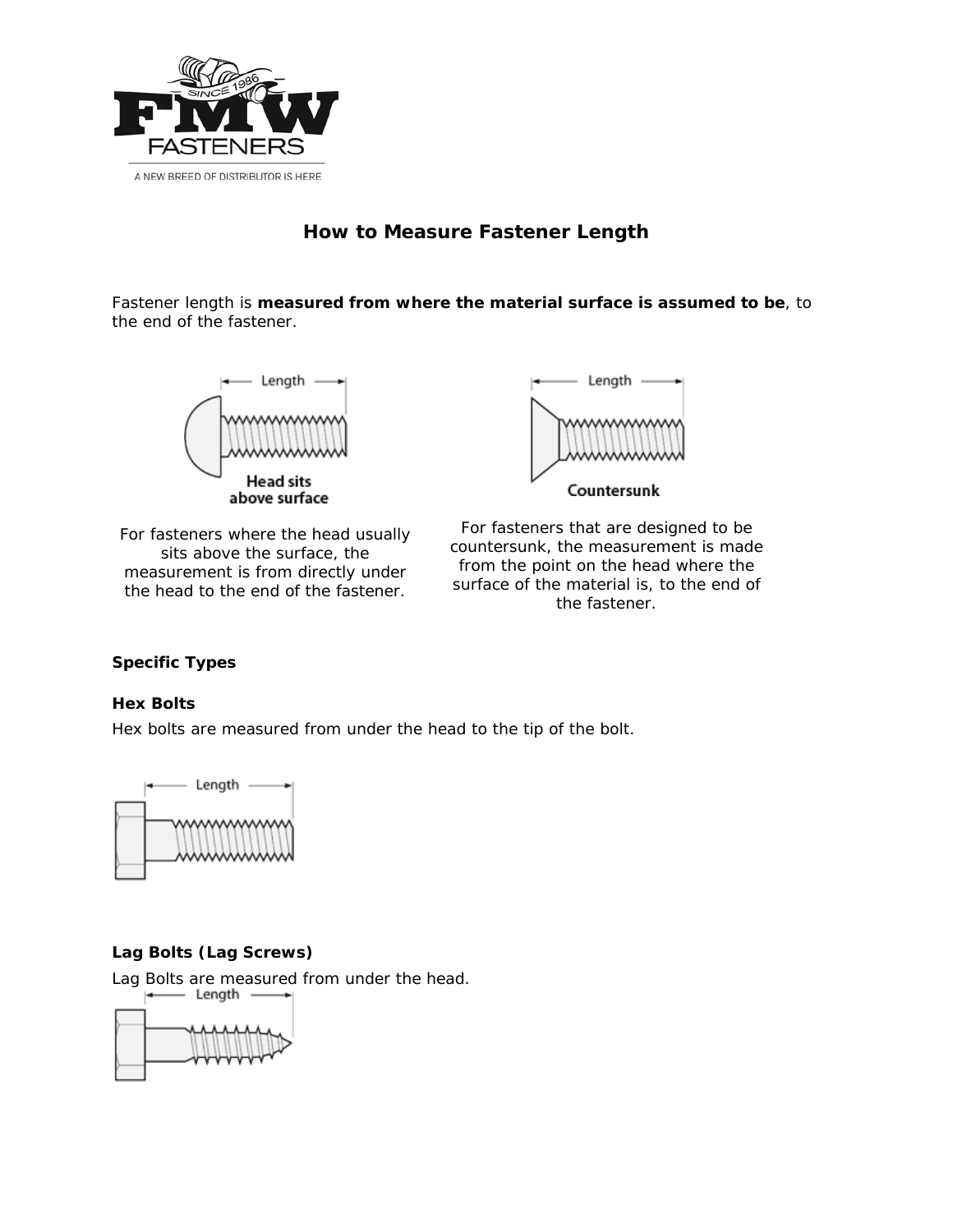

### **Wood Screws**

Wood screw measurement depends upon the type of screw you are using.

Countersunk (Flat or Oval head) are measured overall.



Round head screws are measured from under the head.<br> $\leftarrow$  Length  $\leftarrow$  |



#### **Machine Screws**

Machine screw measurement depends on the style of head it has.

Countersunk (Flat or Oval head) is measured overall.<br> $\left| \begin{array}{ccc} \leftarrow & \text{Length} & \rightarrow \\ \left| \begin{array}{ccc} \leftarrow & \text{Length} & \rightarrow \\ \end{array} \right| & \left| \begin{array}{ccc} \leftarrow & \text{Length} & \rightarrow \\ \end{array} \right| & \left| \begin{array}{ccc} \leftarrow & \text{Length} & \rightarrow \\ \end{array} \right| & \left| \begin{array}{ccc} \leftarrow & \text{Length} & \rightarrow \\ \end{array} \right| & \left| \begin{array}{ccc} \leftarrow & \text$ 



Pan Head or Round Head screws are measured from under the head.<br> $\begin{array}{r} \hline \text{Hence} \\ \hline \end{array}$ H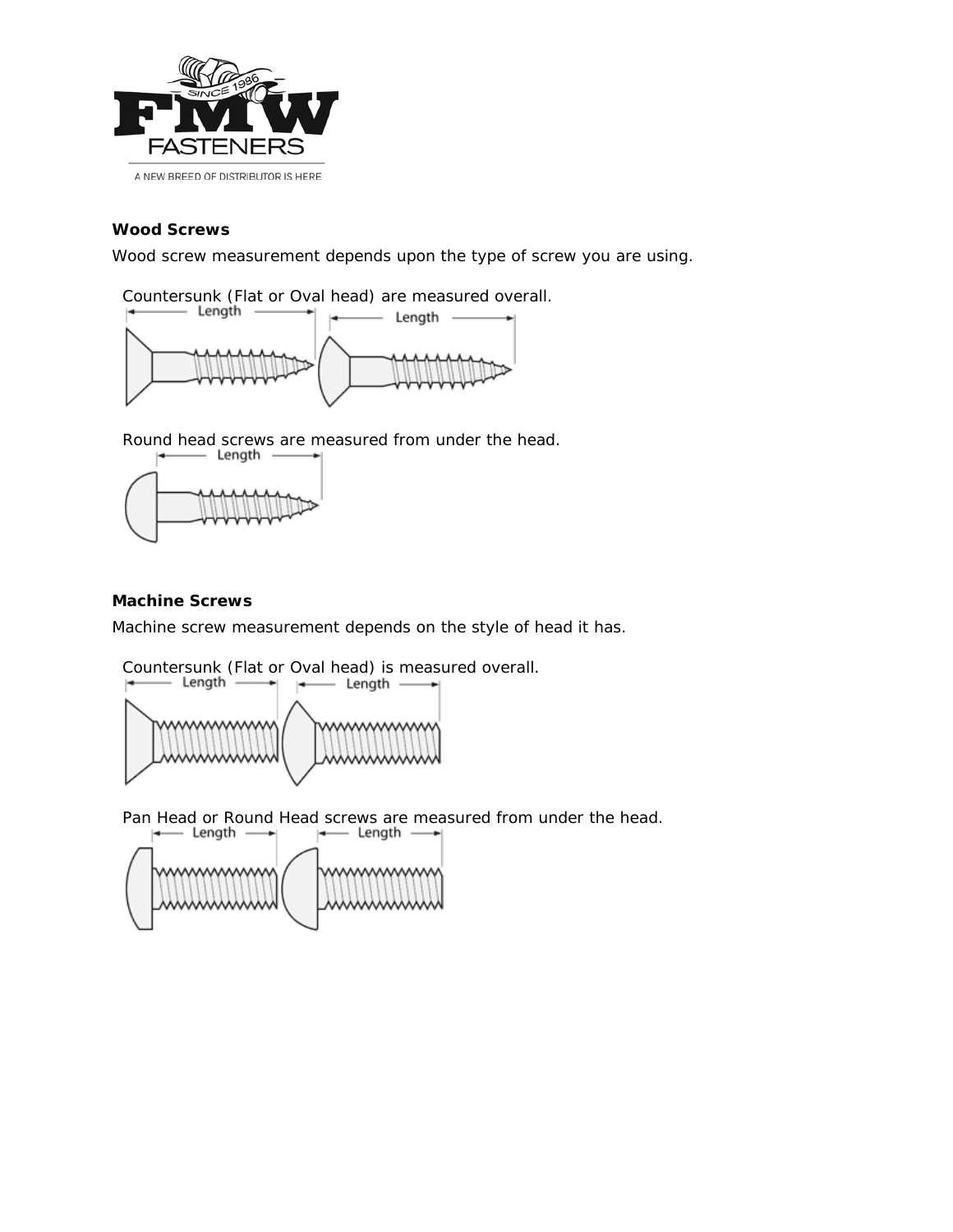

## **Carriage Bolts**

Carriage bolts are measured from directly under the head.



### **Sheet Metal Screws**

Sheet metal screw measurement depends upon the type of screw you are using.

Countersunk screws (Flat or Oval head) are measured by overall length.



Pan Head, truss head, and Hex Head screws are measured from under the head.<br>  $\begin{array}{ccc}\n\downarrow \longrightarrow & \text{Length} & \longrightarrow & \text{Length} & \longrightarrow \\
\end{array}$ 



### **Socket Products**

Socket screw measurement depends upon the type of screw you are using.

Flat Socket Caps are measured by the overall length.



Socket Head Caps and Button Head Caps are measured from under the head.<br> $\begin{array}{r} \hline \text{Length} & \longrightarrow \\ \hline \end{array}$